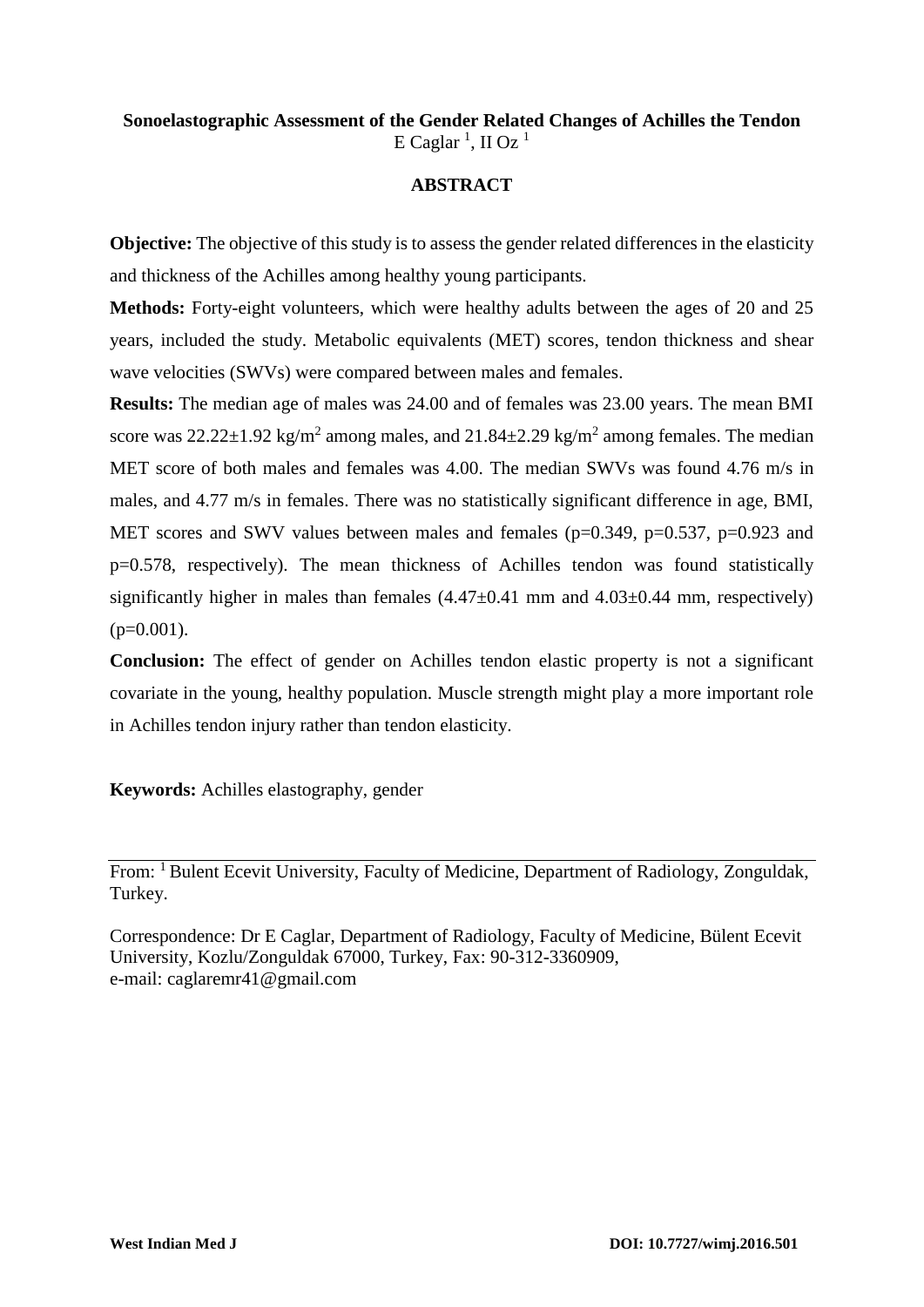### **INTRODUCTION**

The Achilles tendon is the thickest and most robust tendon in the body. Additionally the Achilles tendon is also the tendon that ruptures most commonly. During a run, nearly 12.5 times body weight is loaded on the Achilles tendon, which explains the high rate of injury to the tendon (1, 2). Tendon injury may be linked to multifactorial factors, but frequently occurs due to excessive load on the tendon during activity. Both external (training conditions and equipment) and internal (anatomical conditions or systemic diseases) affecting factors have been described (3, 4).

One of the anatomical conditions is tendon elasticity. Elasticity of Achilles tendon arranges the elastic strain energy storage and release (5). As a result of this mechanism, the economy and performance of motion are ensured (5, 6). Previous studies show that tendon elasticity decreases with age (7, 8). A decrease of tendon elasticity is related to increased tendon injury (6, 9). Additionally it is known that tendon injury is higher in males compared to females (6, 10). It is also not clear whether tendon damage in males is due to differences in muscle strength or tendon elasticity.

Currently tendon elasticity can be measured ultrasonographically with different methods like "real time elastography and shear wave elastography". Shear wave is a new elastography technique which does not require manual compression reducing dependence on the user and allowing quantitative evaluation. There are a number of studies which have shown that mechanical properties and metabolism in tendon are different in men and women. In these human studies variable methods such as the tendon biopsy investigation and ultrasonography (US) were used (6, 10-12). To the best of our knowledge, there is only two studies on elastography comparing the Achilles tendon elasticity according to sex in adults with a wide age range (8, 13).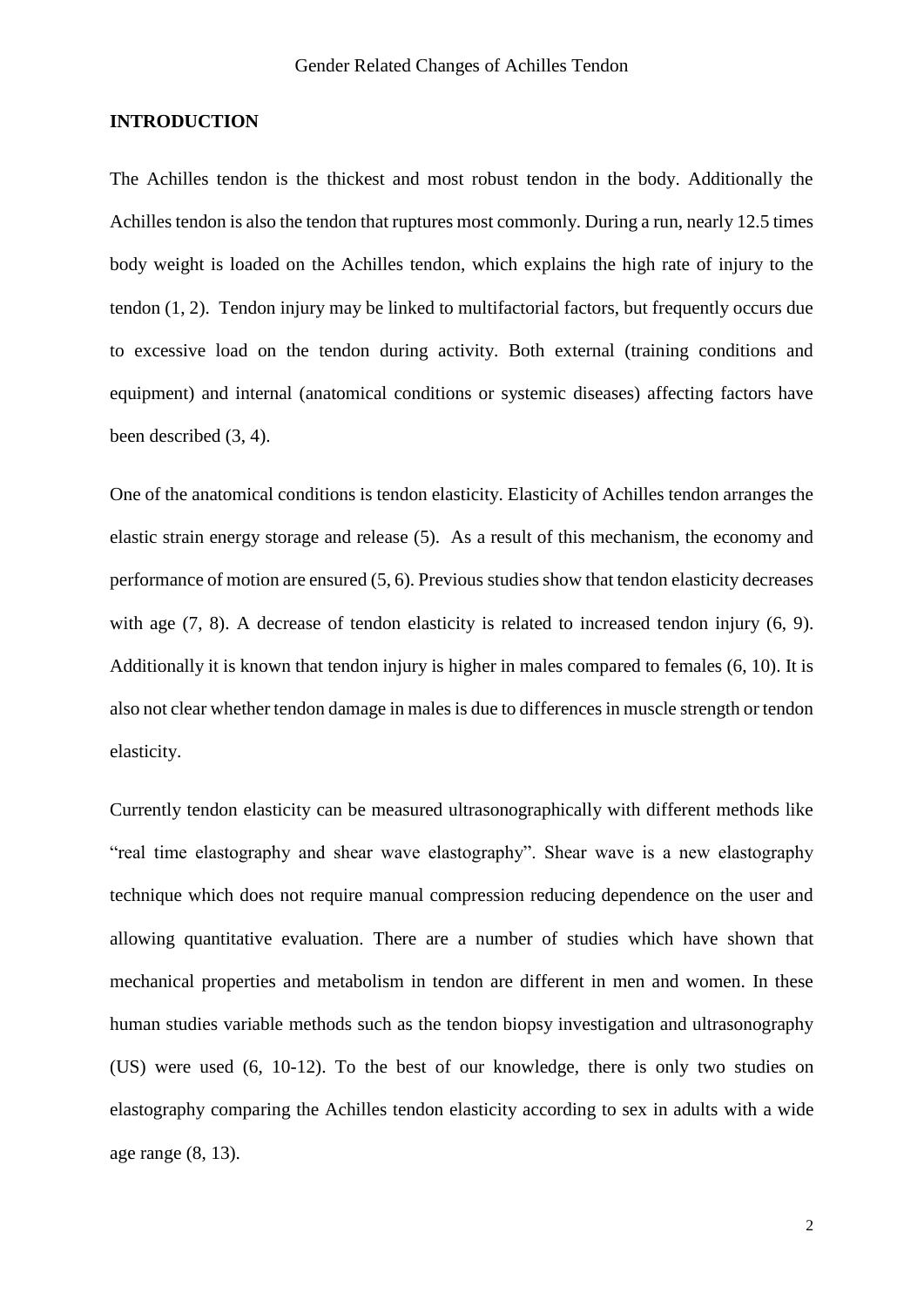In our study to examine the effect of gender on Achilles tendon elasticity, Achilles tendon was evaluated sonoelastographically in healthy individuals from 20-25 years of age with similar levels of physical activity.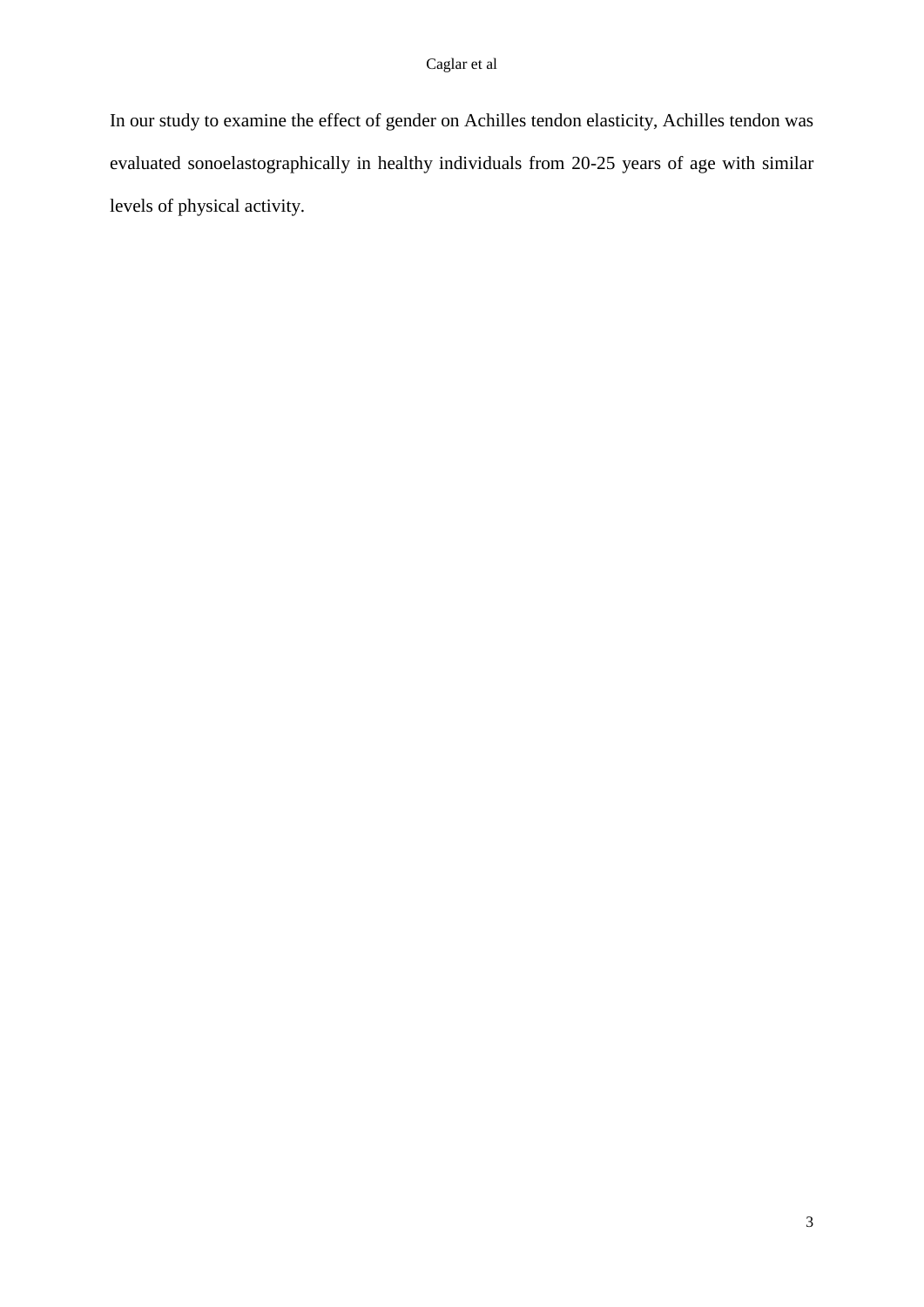### **METHODS**

### *Setting and study population*

This observational study was performed at the ultrasonography unit, which has been in service for 23 years, and serves approximately 25,000 patients annually, at the department of radiology at a university hospital. The study was approved by our institution's human research ethics committee. Informed consent was obtained from all individuals. The minimum required sample size found 42 (21 male, 21 female) for Student-t test and Mann-Whitney U test with a 0.05 of α error, a 0.80 of power (1-β error), and a 0.80 of effect size. Volunteers were recruited from the medical students as healthy adults between the ages of 20 and 25 years. The levels of physical activity were calculated with MET scores according to the American College of Sports Medicine (ASCM) (14). Individuals with chronic disease, trauma, previous orthopedic surgery, history of peripheral artery disease, body mass index (BMI) outside of normal limits (lower than 18.5kg/m2, greater than 24.9 kg/m2) and MET scores  $> 6$  and  $<$  3 were excluded from the study. A total of 48 volunteers (24 males, 24 females) was included in the study (Figure 1).

### *Ultrasound technique*

All volunteers US examination were performed with a Siemens Acuson S3000 ultrasound system equipped with the Virtual Touch Tissue Imaging Quantification (VTIQ) software (Siemens Medical Solutions, Mountain View, CA, USA). Examinations were performed in a relaxed position of the right Achilles tendon while the volunteer was lying prone with his/her feet hanging freely down the side of the table (Figure 2). A 9 MHz transducer was equipped for B-mode ultrasound and elastography examinations. The probe was moved gently with no downward pressure and was held vertical to the tendon while performing the examination to avoid anisotropy. Achilles tendons were divided into three parts during examination; proximal third (musculotendinous junction), the middle third (2-6 cm above the insertion) and distal third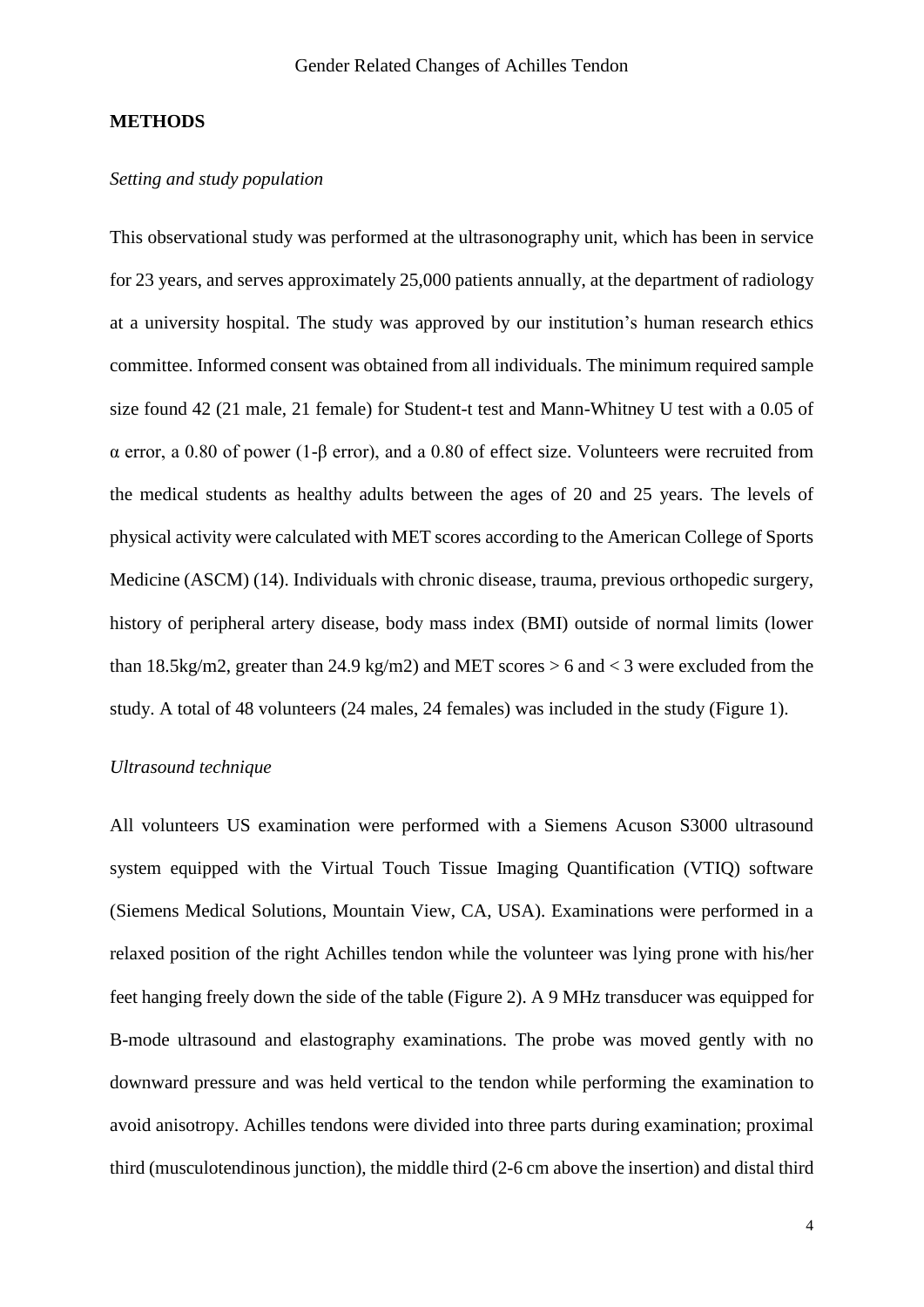#### Caglar et al

(15). The middle third of the Achilles tendon, which is a more hypo-vascular part of the tendon, was used for measurements (16, 17). To standardize shear wave velocities (SWVs) measurements, sites that were approximately 4 cm above the insertion on the calcaneus were selected as regions of interest (ROI) (Figure 3). Anterioposterior dimension of tendon in Bmode was measured as tendon thickness. The size of the VTIQ measuring box was adjusted to include the tendon and surrounding tissue. The size of ROI was 1.5x1.5 mm which is specified by the manufacturer. For each tendon, six ROI were identified and the mean shear wave velocities (SWVs) of ROI were taken. B mode estimations included tendon thickness, homogeneity and structural abnormalities. The size of the VTIQ measuring box and the location of ROIs were adjusted by consensus of two radiologists who had more than 5 years of experience.

#### *Statistical Analysis*

G\*Power 3 (Erdfelder, Faul, & Buchner, 1996) was used for determining sample size (18). For the statistical analyses SPSS for Windows version 19 software package (SPSS Inc, Chicago, IL, USA) was used. Descriptive statistics of continuous variables are given with mean and standard deviation, or with median and interquartile range (IQR). Shapiro-Wilk test was used to test the normality of the data. The student t test was used for 2 group comparisons of normal distributed variables, and Mann Whitney U test was used for non-normal distributed variables**.**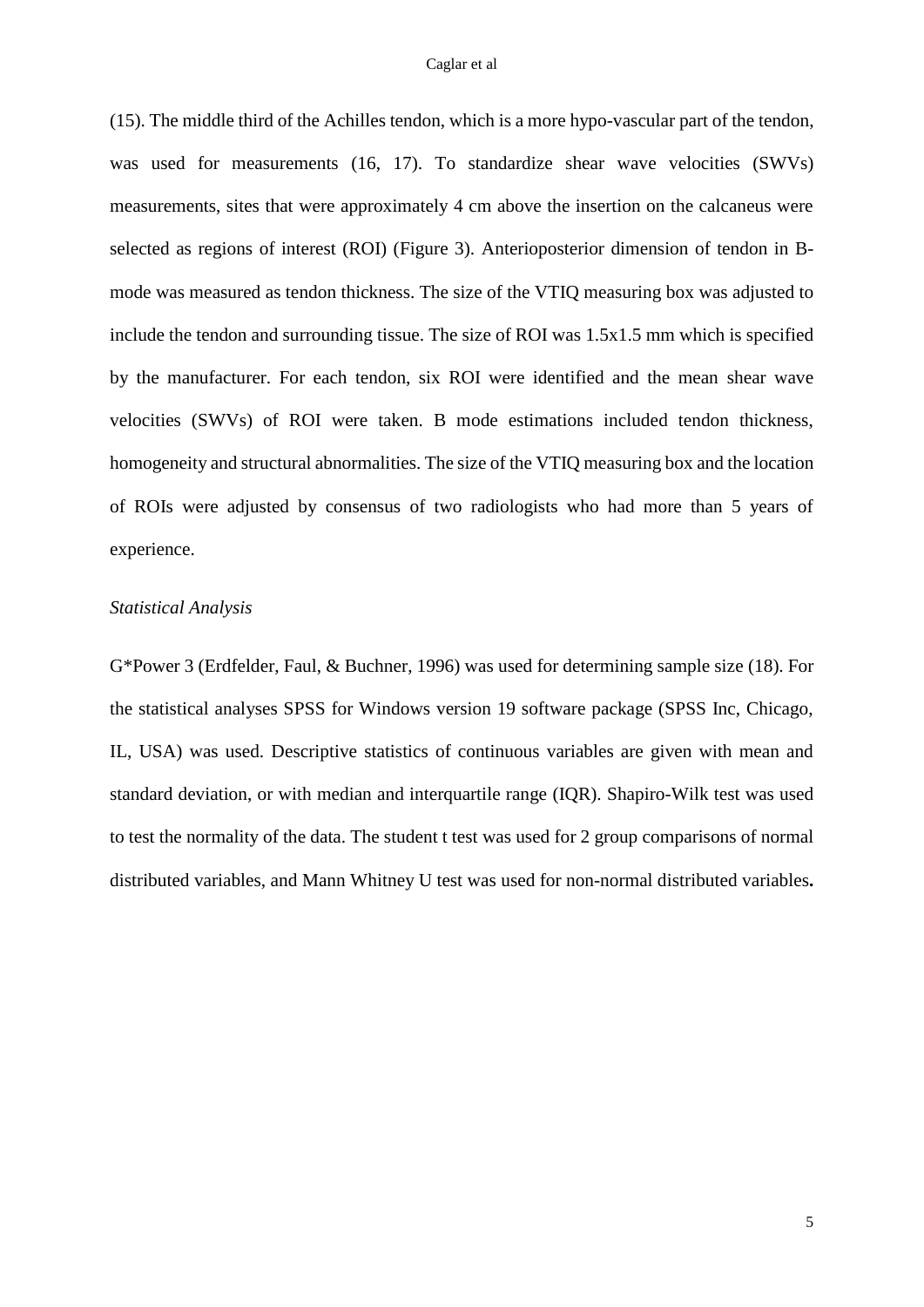### **RESULTS**

Baseline characteristics and the B-mode findings of the volunteers were presented in Table 1. The median age of males was 24.00 years (IQR: 27.75-23.00) and of females was 23.00 years (IQR: 24.75-22.25). The mean BMI score was  $22.22 \pm 1.92$  kg/m<sup>2</sup> among males, and  $21.84 \pm 2.29$ kg/m<sup>2</sup> among females. The MET score of males was  $4.00$  (IQR:  $5.00$ -3.25) and of females was also 4.00 (IQR: 5.00-3.25). There was no statistically significant difference in age, BMI and MET scores between males and females ( $p=0.349$ ,  $p=0.537$  and  $p=0.923$ , respectively) (Table 1).

On B-mode examination, the mean thickness of Achilles tendon was found statistically significantly higher in males than females  $(4.47\pm0.41 \text{ mm}$  and  $4.03\pm0.44 \text{ mm}$ , respectively) ( $p=0.001$ ). The median SWVs was found 4.76 m/s (IQR: 5.61-4.47) in males, and 4.77 m/s (IQR: 5.26-4.41) in females. The SWVs scores were found statistically similar between males and females  $(p=0.578)$  (Table 1).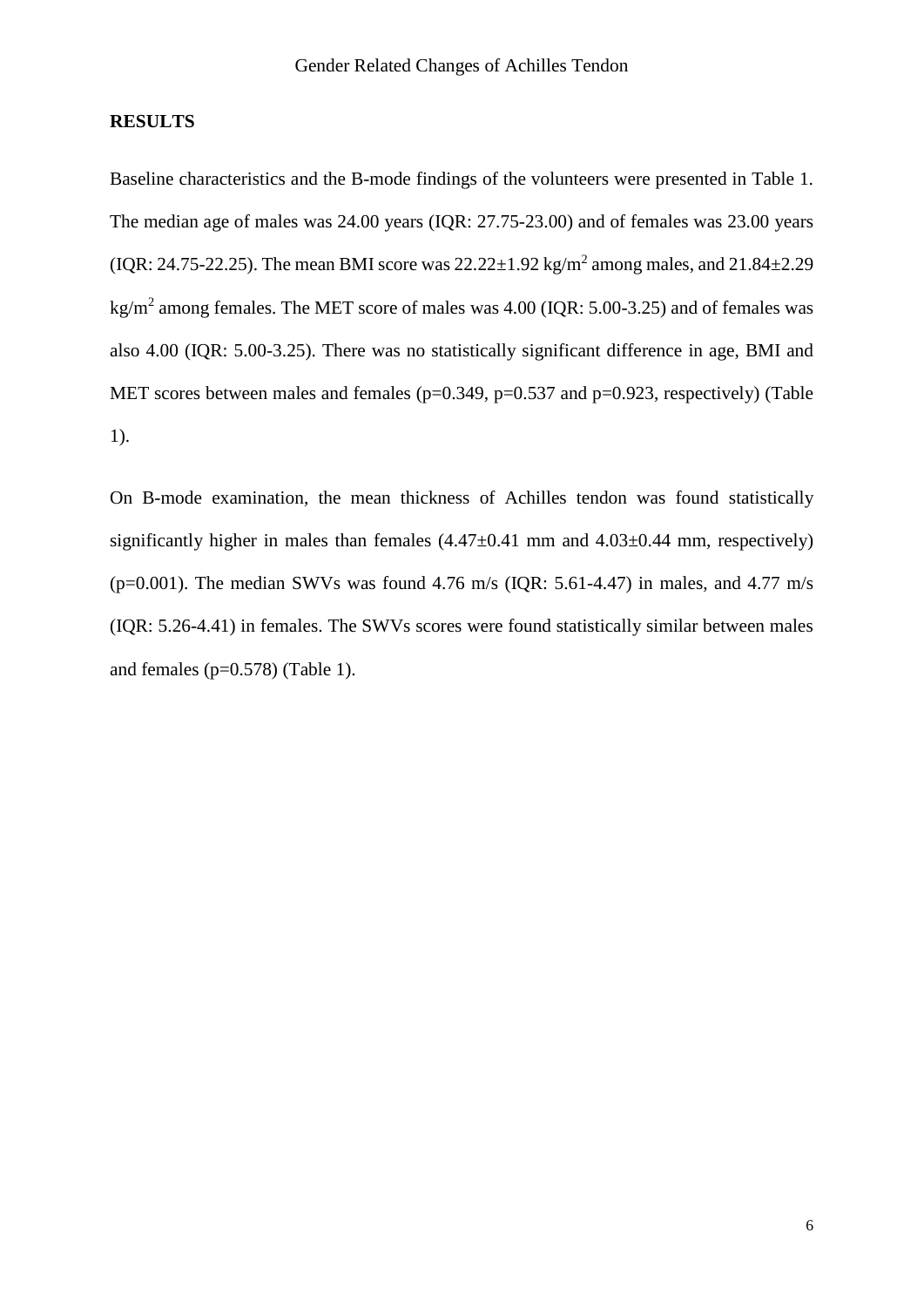#### **DISCUSSION**

Epidemiologic studies have shown that men have a higher risk than woman of getting lower limb tendon pathologies and Achilles tendon rupture (19, 20). Differences in muscle strength and sex hormone effects on tendon elasticity have both been shown the reason of gender differences in Achilles tendon pathology (6, 10, 21-24).

It is known that by the alteration of gene expression sex hormone effects on soft tissues (25, 26). Some studies have identified estrogen receptors in the tibial and flexor digitorum longus tendons (25). On the other hand, sex hormone receptor expression has not been directly studied in Achilles tendons and the effect of sex hormones on Achilles tendon is still controversial. Wojtys et al. showed that during the ovulatory phase when estrogen levels are most elevated the incidence of ACL rupture increases and also further they added that using oral contraceptives decreases the injury incidence peak observed during the ovulatory phase (27, 28). Additionally, another study by Lee et al. revealed evidence that estrogen reduced fibroblast synthesis (29). This may indirectly reduce collagen density in tissue and resistance to tissue injury. Despite the fact that tendons differ from ligaments in terminology, both of them have similar hierarchical structure and mechanical function. However, Burgess et al. reported that there is no difference in the mechanical properties of medial gastrocnemius and the patellar tendon with acute fluctuations in either progesterone or estrogen (30, 31). Likewise Bryant et al. showed that acute fluctuations in plasma estrogen during the menstrual period did not change the Achilles tendon strain management (32).

In our study, our results showed that with homogeneous age distribution and physical activity, the Achilles tendon elasticity of young volunteers did not vary linked to gender. This shows sex hormones effect on Achilles tendon elastic property is not a significant covariate in the young healthy population. The effect of external and internal risk factors on muscle strength might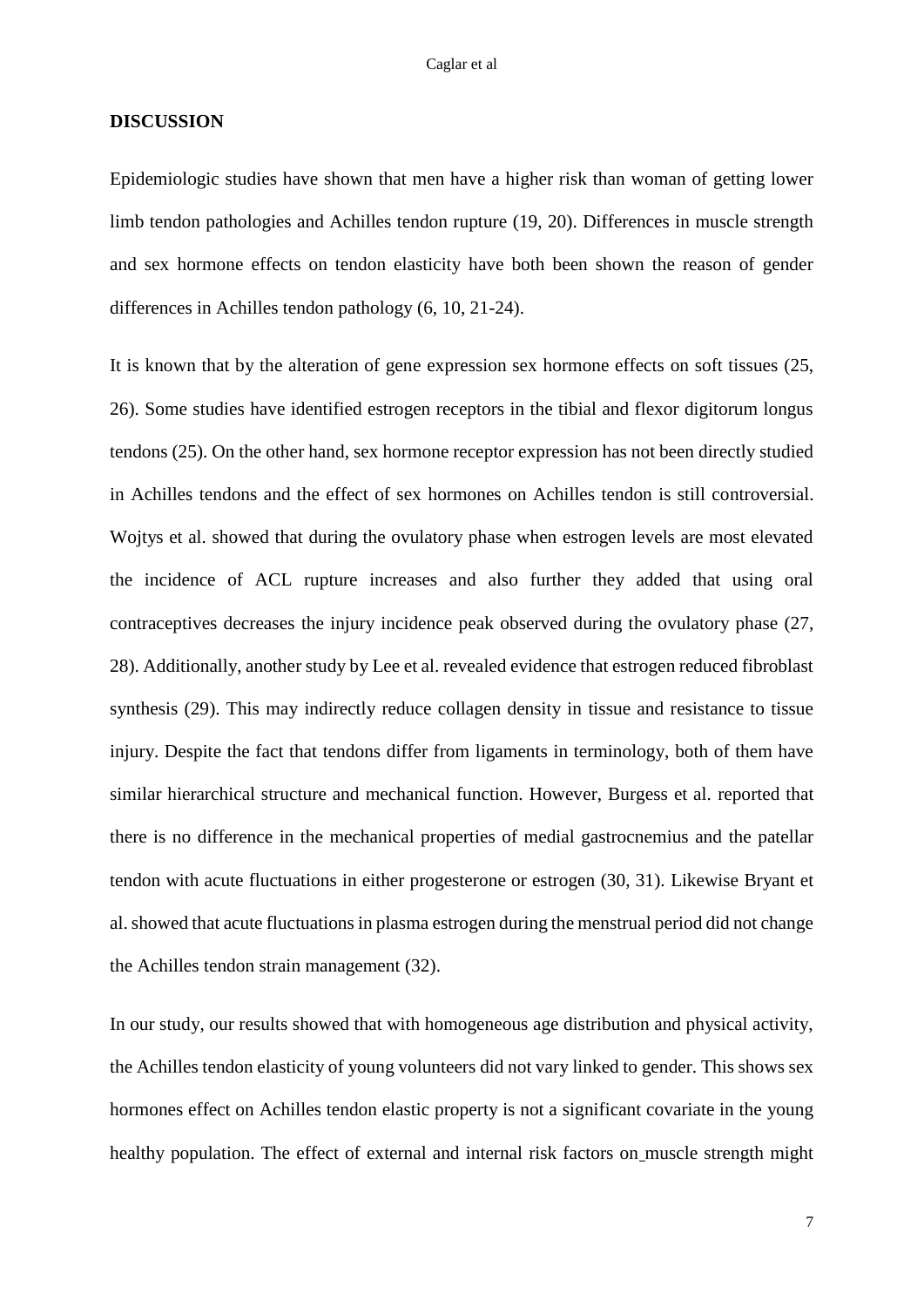play a more important role in tendon elasticity and biomechanics rather than hormonal effects. Further work to resolve tendon injury risk factors may provide greater insight into why these injuries occur less frequently in women.

Similar to our results, Muraoka et al. found that there is no gender related difference in the mechanical properties of the Achilles tendon (6). They indicated that the difference in Achilles tendon mechanical properties between men and women was correlated to the difference in muscle strength not to gender. Morrison et al. compared 10 male and 10 female cyclists which had overlapping ranges for mass and height, and they reported that Achilles tendon stiffness varies with muscle strength and not sex (24).

In a recent study primarily investigated the age related alterations in the Achilles tendon using sonoelastography, with a study group consisted of both women and men, it was found that there was a significant positive correlation between age and Achilles tendon thickness (7). However, the authors did not evaluate the association between sex and tendon thickness. Ruan et al. used the virtual tissue quantification (VTQ) sonoelastography technique to evaluate the gender and age related changes in the Achilles tendon (8). They reported that, there were significant differences between different age groups, but there were no significant differences between men and women in any age group. VTQ provides a single point SWV measurement, whereas VTIQ displays a color coded two dimensional SWV map, allowing measurement of SWV in multiple locations. VTQ is used with 5x5 mm ROI so that neighboring soft tissue enters the measurement field of the evaluated tendon. The entry into the measurement field of surrounding soft tissue causes serious variation in mean velocity values linked to tendon thickness. With the VTIQ method, a 1.5 x1.5 mm ROI is used, so optimal measurements can be made within the area of interest of the user. In a more recent study by Fu et al. with 326 healthy volunteers older than 18 years, Achilles tendon thickness was found positively correlated with age in men and women, and it was larger in men than in women in all age group (13). The authors also reported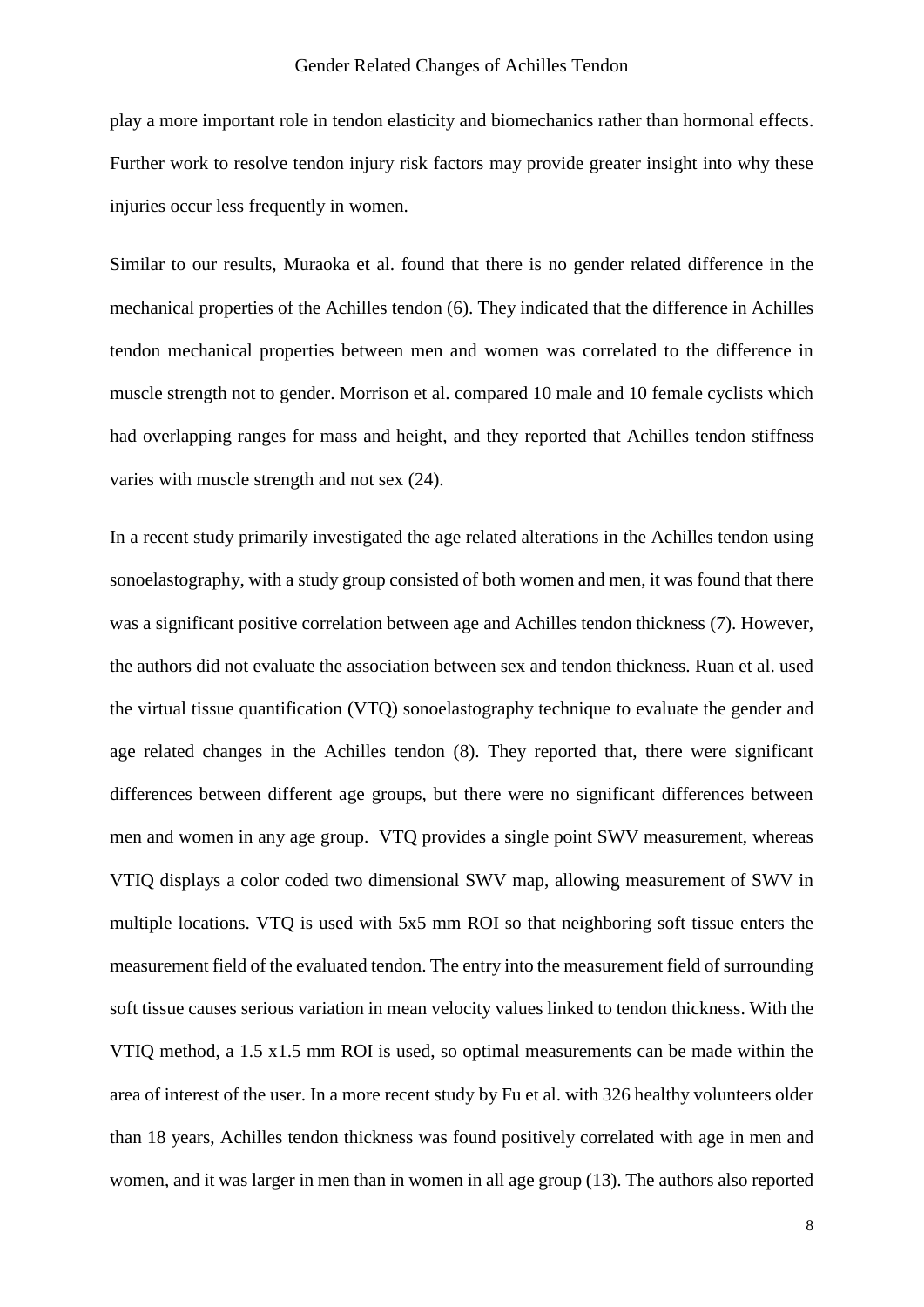that, the SWV of the tendon in the sagittal section decreased slightly with age, but no significant differences between men and women in any group.

Kubo et al. studied the viscoelastic properties of the tendon of the medial gastrocnemius muscle among men and women, and they found that the maximum strain was significantly greater, the stiffness and Young's modulus were significantly lower in women than in men (10). They conclude that there are gender differences in the viscoelastic properties of tendon structures which might explain performance differences between males and females. In a recent mice study, while the Achilles tendons were found 6% larger in male than in female mice, and the cell density of female mice was 19% greater than males, tendons have very similar mechanical properties and biochemical composition in male and females, with small increases in some ECM proteins and proteoglycans evident in female tendons (33).

This study has several limitations. It was a single-center, prospective analysis with a relatively small population. This may affect the external validity of the results. Instead of laboratory tests, oral interview was used to rule out concomitant diseases and metabolic disorders of volunteers. This method is a limited source of information in terms of diseases in which people have not yet been diagnosed or known. All elastography techniques including VTIQ are US-based techniques; hence they have the all limitations of US such as operator dependency. To avoid operator dependency, two radiologists, who are highly experienced in the field of musculoskletal imaging, performed the sonoelastography. Also the ultrasonographers were blinded to each other's results. To assess the interobserver agreement, 20 randomly selected volunteers were re-examined, and it was found excellent with a K index of 0.90.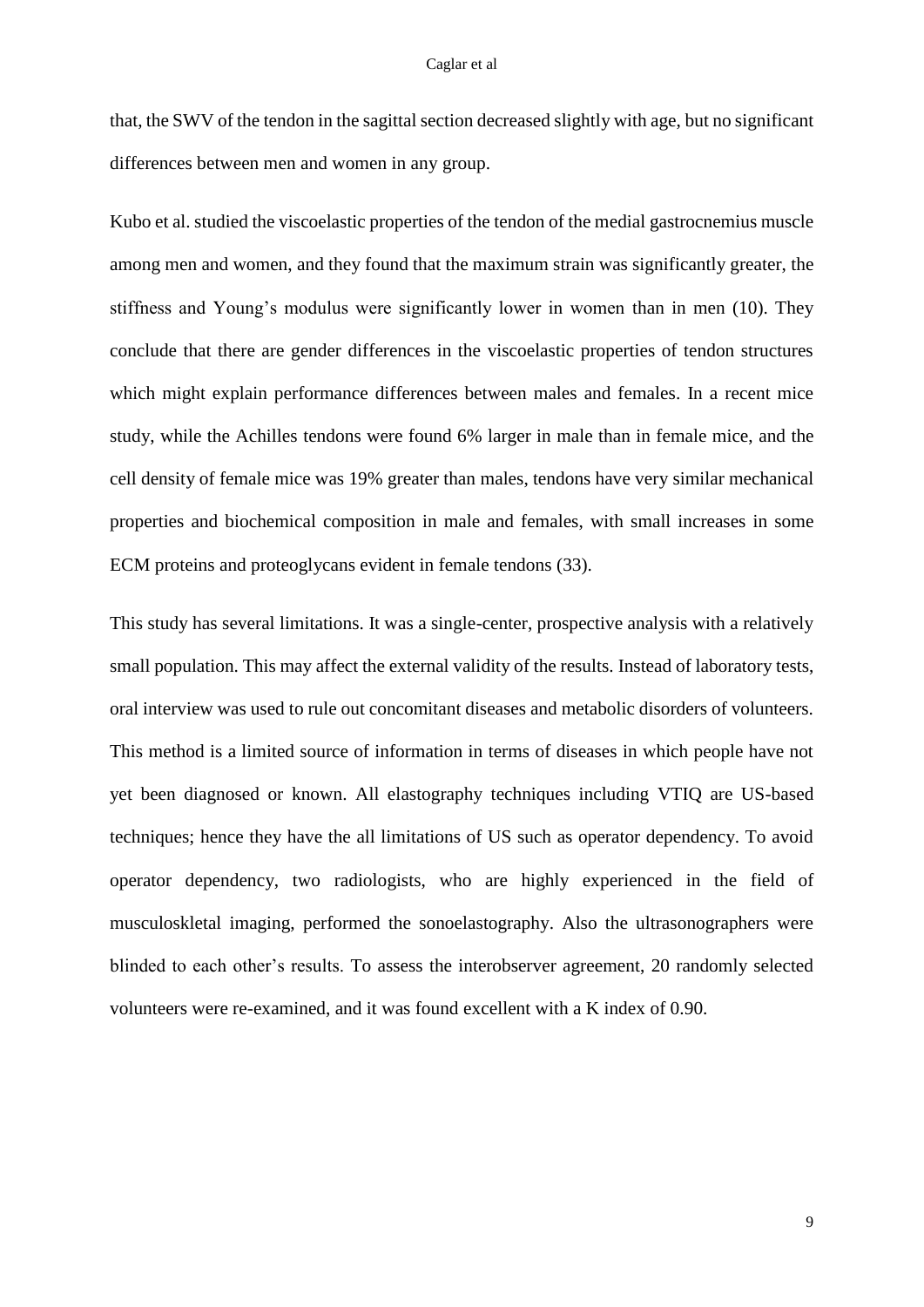### **CONCLUSION**

The effect of gender on Achilles tendon elastic property is not a significant covariate in the young, healthy population. Muscle strength might play a more important role in Achilles tendon injury rather than tendon elasticity. To investigate the gender effect on Achilles tendon stiffness by VTIQ further studies with larger sample sizes are needed.

# **ACKNOWLEDGEMENTS**

## **Author Contributions**

E Caglar conceived paper, oversaw data collection, conducted data analysis, wrote the manuscript and approved the final version. II Oz participated in study design, data analysis and interpretation, critically revised manuscript and approved the final version. The authors declare that they have no conflicts of interest.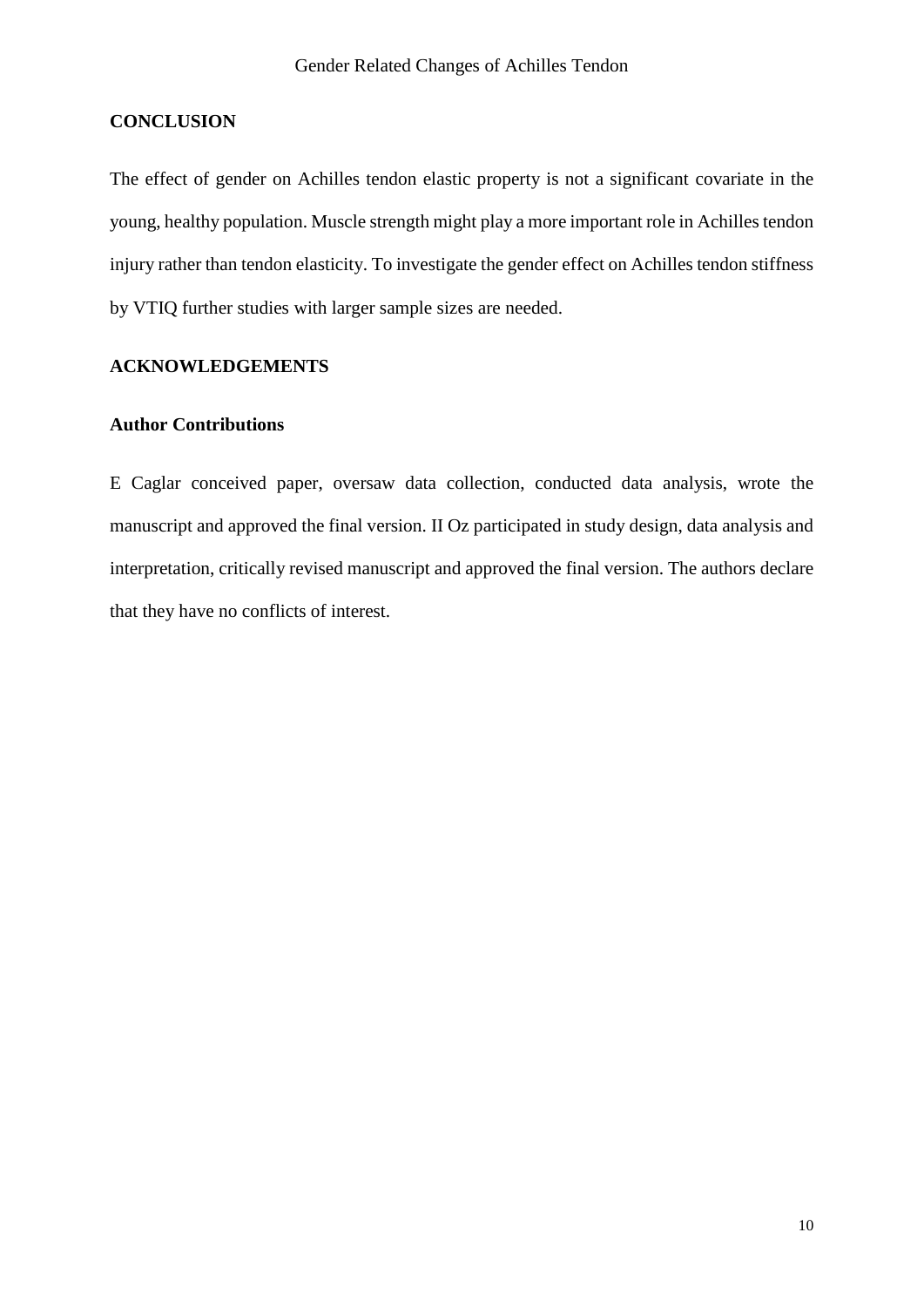#### **REFERENCES**

1. Stilwell DL, Jr. The innervation of tendons and aponeuroses. Am J Anat. 1957; **100:**  289-317.

2. Benjamin M, Toumi H, Ralphs JR, Bydder G, Best TM, Milz S. Where tendons and ligaments meet bone: attachment sites ('entheses') in relation to exercise and/or mechanical load. J Anat. 2006; **208:** 471-90.

3. Hastad K, Larsson LG, Lindholm A. Clearance of radiosodium after local deposit in the Achilles tendon. Acta Chir Scand. 1959; **116:** 251-5.

4. Hess GW. Achilles tendon rupture: a review of etiology, population, anatomy, risk factors, and injury prevention. Foot Ankle Spec. 2010; **3:** 29-32.

5. Doral MN, Alam M, Bozkurt M, Turhan E, Atay OA, Donmez G, et al. Functional anatomy of the Achilles tendon. Knee Surg Sports Traumatol Arthrosc. 2010; **18:** 638-43.

6. Muraoka T, Muramatsu T, Fukunaga T, Kanehisa H. Elastic properties of human Achilles tendon are correlated to muscle strength. J Appl Physiol (1985). 2005; **99:** 665-9.

7. Turan A, Teber MA, Yakut ZI, Unlu HA, Hekimoglu B. Sonoelastographic assessment of the age-related changes of the Achilles tendon. Med Ultrason. 2015; **17:** 58-61.

8. Ruan Z, Zhao B, Qi H, Zhang Y, Zhang F, Wu M, et al. Elasticity of healthy Achilles tendon decreases with the increase of age as determined by acoustic radiation force impulse imaging. Int J Clin Exp Med. 2015; **8:** 1043-50.

9. Riley G. The pathogenesis of tendinopathy. A molecular perspective. Rheumatology (Oxford). 2004; **43:** 131-42.

11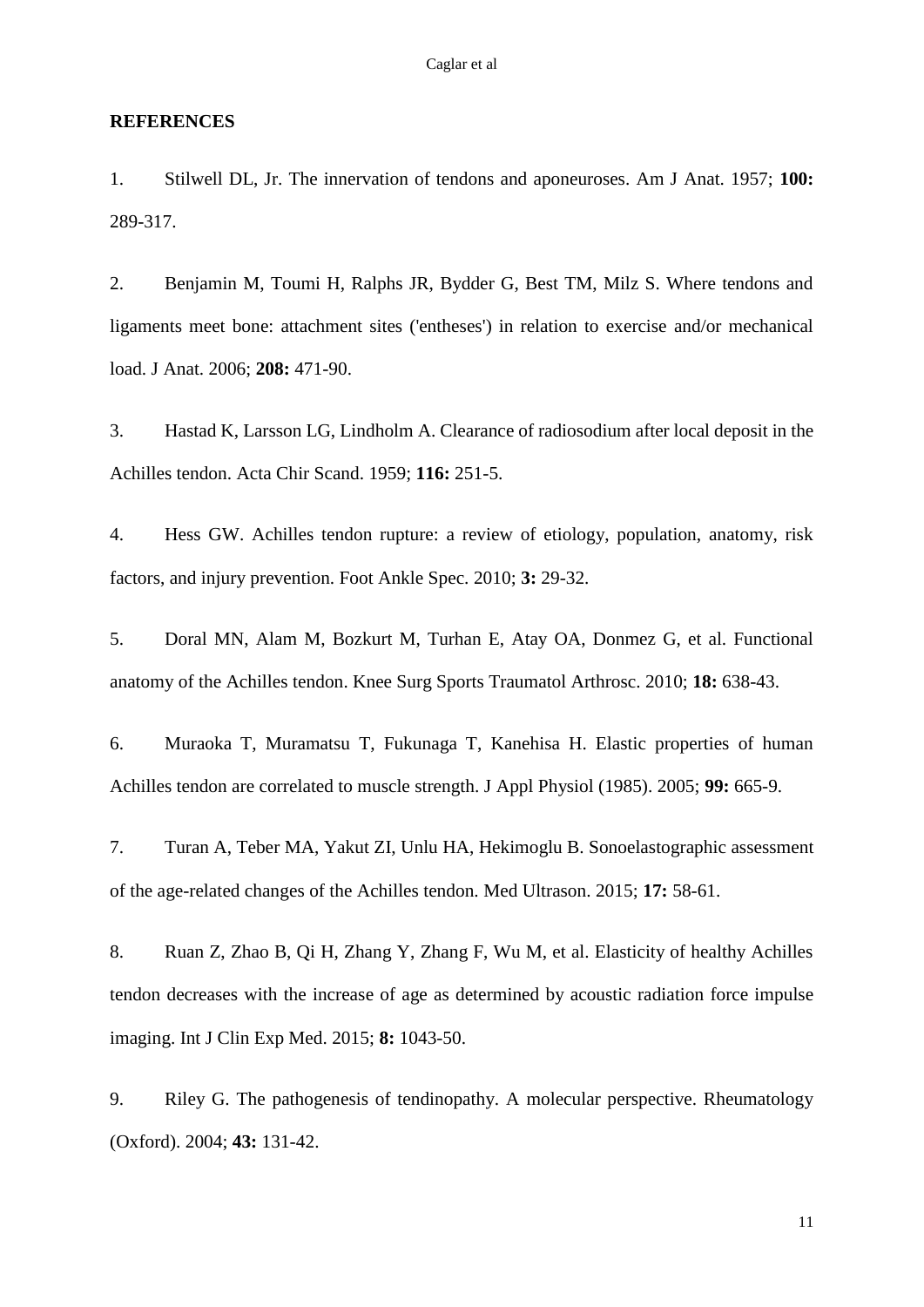10. Kubo K, Kanehisa H, Fukunaga T. Gender differences in the viscoelastic properties of tendon structures. Eur J Appl Physiol. 2003; **88:** 520-6.

11. Magnusson SP, Hansen M, Langberg H, Miller B, Haraldsson B, Westh EK, et al. The adaptability of tendon to loading differs in men and women. Int J Exp Pathol. 2007; **88:** 237- 40.

12. Onambele GN, Burgess K, Pearson SJ. Gender-specific in vivo measurement of the structural and mechanical properties of the human patellar tendon. J Orthop Res. 2007; **25:**  1635-42.

13. Fu S, Cui L, He X, Sun Y. Elastic Characteristics of the Normal Achilles Tendon Assessed by Virtual Touch Imaging Quantification Shear Wave Elastography. J Ultrasound Med. 2016; **35:** 1881-7.

14. Haskell WL, Lee IM, Pate RR, Powell KE, Blair SN, Franklin BA, et al. Physical activity and public health: updated recommendation for adults from the American College of Sports Medicine and the American Heart Association. Circulation. 2007; **116:** 1081-93.

15. De Zordo T, Chhem R, Smekal V, Feuchtner G, Reindl M, Fink C, et al. Real-time sonoelastography: findings in patients with symptomatic achilles tendons and comparison to healthy volunteers. Ultraschall Med. 2010; **31:** 394-400.

16. Chen TM, Rozen WM, Pan WR, Ashton MW, Richardson MD, Taylor GI. The arterial anatomy of the Achilles tendon: anatomical study and clinical implications. Clin Anat. 2009; **22:** 377-85.

17. Benjamin M, McGonagle D. The anatomical basis for disease localisation in seronegative spondyloarthropathy at entheses and related sites. J Anat. 2001; **199:** 503-26.

12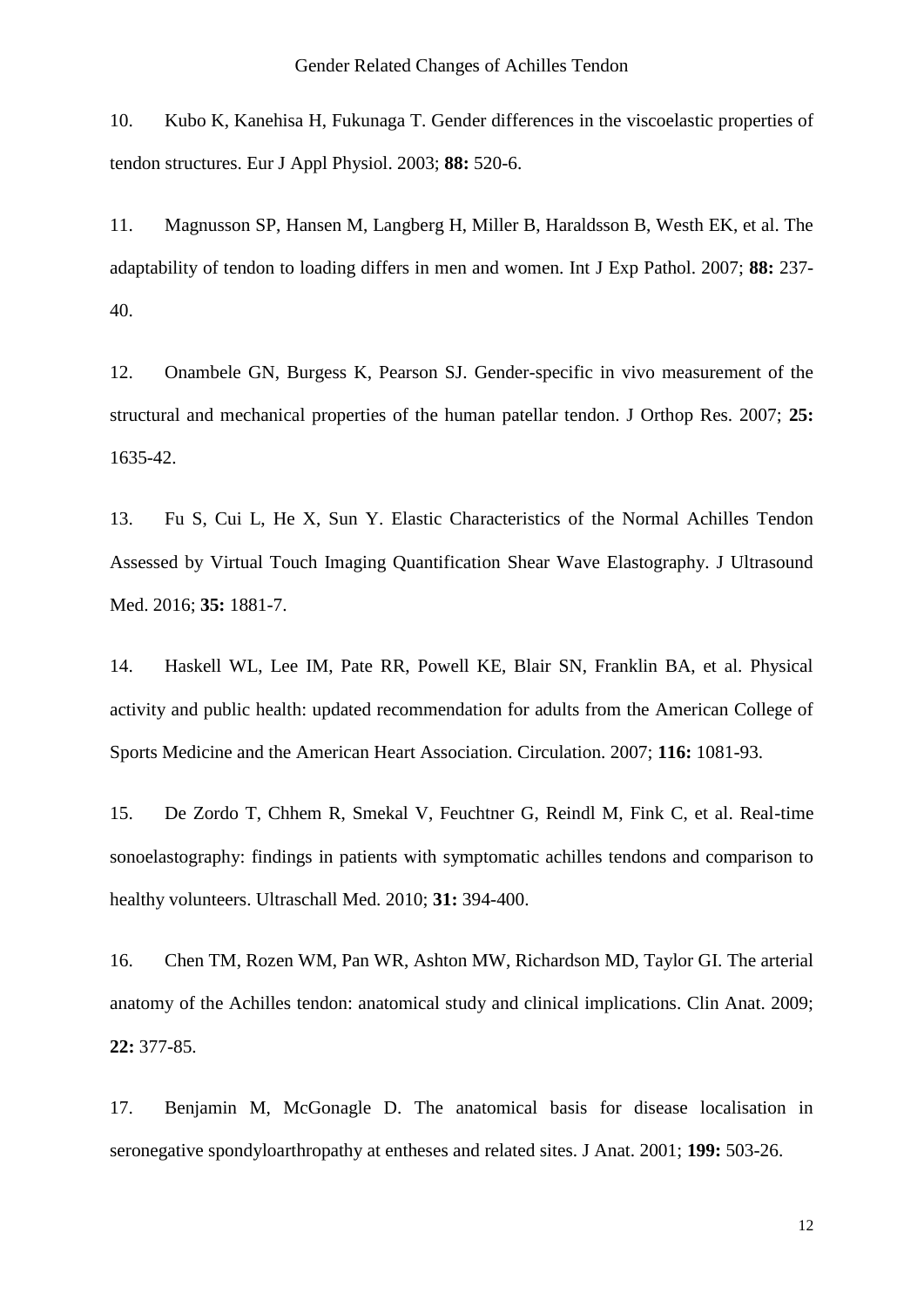18. Faul F, Erdfelder E, Lang AG, Buchner A. G\*Power 3: a flexible statistical power analysis program for the social, behavioral, and biomedical sciences. Behav Res Methods. 2007; **39:** 175-91.

19. Cook JL, Khan KM, Harcourt PR, Kiss ZS, Fehrmann MW, Griffiths L, et al. Patellar tendon ultrasonography in asymptomatic active athletes reveals hypoechoic regions: a study of 320 tendons. Victorian Institute of Sport Tendon Study Group. Clin J Sport Med. 1998; **8:** 73- 7.

20. Gibbon WW, Cooper JR, Radcliffe GS. Distribution of sonographically detected tendon abnormalities in patients with a clinical diagnosis of chronic achilles tendinosis. J Clin Ultrasound. 2000; **28:** 61-6.

21. Onambele-Pearson GL, Pearson SJ. The magnitude and character of resistance-traininginduced increase in tendon stiffness at old age is gender specific. Age (Dordr). 2012; **34:** 427- 38.

22. Cook JL, Bass SL, Black JE. Hormone therapy is associated with smaller Achilles tendon diameter in active post-menopausal women. Scand J Med Sci Sports. 2007; **17:** 128-32.

23. Finni T, Kovanen V, Ronkainen PH, Pollanen E, Bashford GR, Kaprio J, et al. Combination of hormone replacement therapy and high physical activity is associated with differences in Achilles tendon size in monozygotic female twin pairs. J Appl Physiol (1985). 2009; **106:** 1332-7.

24. Morrison SM, Dick TJ, Wakeling JM. Structural and mechanical properties of the human Achilles tendon: Sex and strength effects. J Biomech. 2015; **48:** 3530-3.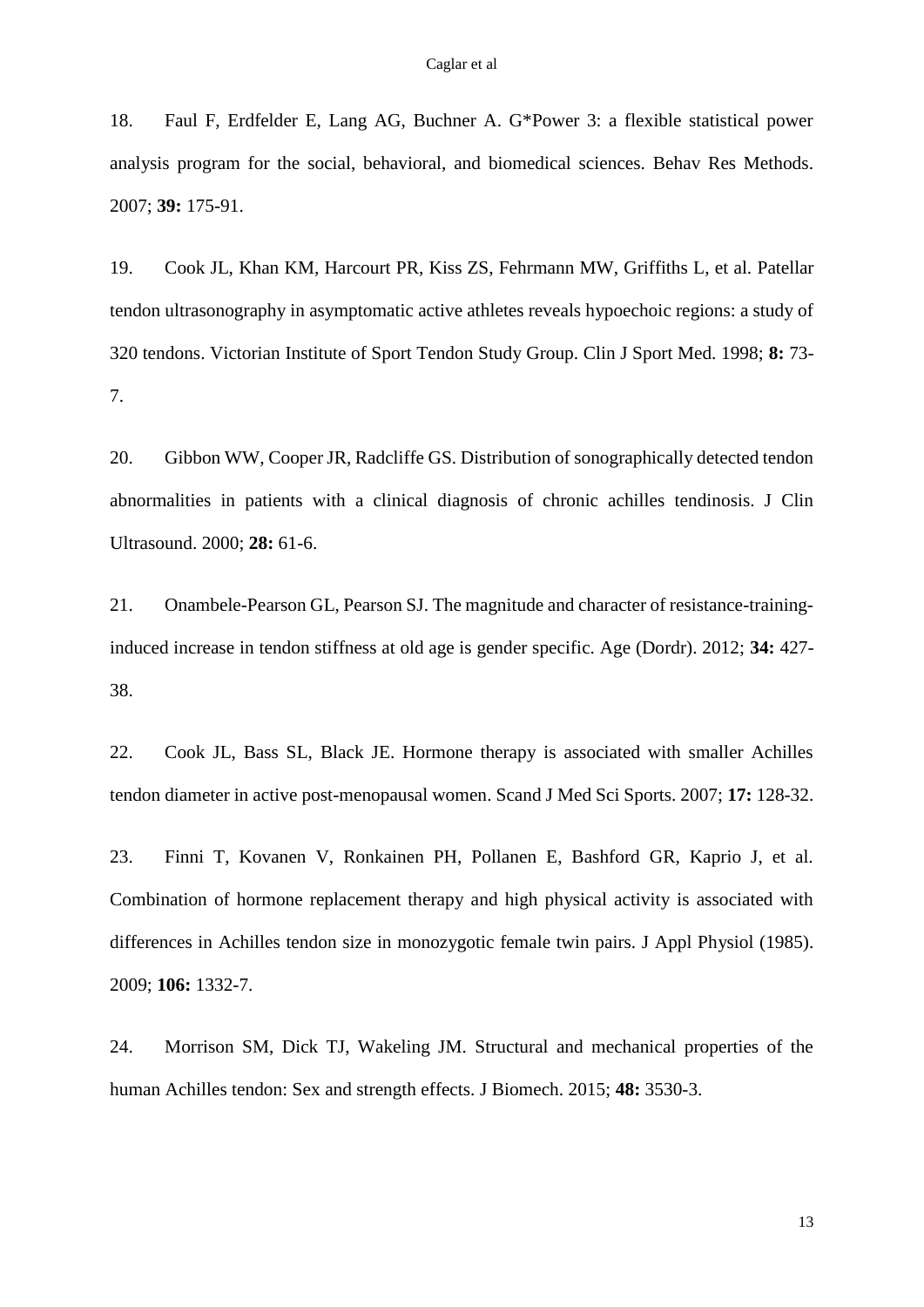25. Bridgeman JT, Zhang Y, Donahue H, Wade AM, Juliano PJ. Estrogen receptor expression in posterior tibial tendon dysfunction: a pilot study. Foot Ankle Int. 2010; **31:** 1081- 4.

26. Salehzadeh F, Rune A, Osler M, Al-Khalili L. Testosterone or 17{beta}-estradiol exposure reveals sex-specific effects on glucose and lipid metabolism in human myotubes. J Endocrinol. 2011; **210:** 219-29.

27. Wojtys EM, Huston LJ, Lindenfeld TN, Hewett TE, Greenfield ML. Association between the menstrual cycle and anterior cruciate ligament injuries in female athletes. Am J Sports Med. 1998; **26:** 614-9.

28. Wojtys EM, Huston LJ, Boynton MD, Spindler KP, Lindenfeld TN. The effect of the menstrual cycle on anterior cruciate ligament injuries in women as determined by hormone levels. Am J Sports Med. 2002; **30:** 182-8.

29. Lee CY, Liu X, Smith CL, Zhang X, Hsu HC, Wang DY, et al. The combined regulation of estrogen and cyclic tension on fibroblast biosynthesis derived from anterior cruciate ligament. Matrix Biol. 2004; **23:** 323-9.

30. Burgess KE, Pearson SJ, Onambele GL. Menstrual cycle variations in oestradiol and progesterone have no impact on in vivo medial gastrocnemius tendon mechanical properties. Clin Biomech (Bristol, Avon). 2009; **24:** 504-9.

31. Burgess KE, Pearson SJ, Onambele GL. Patellar tendon properties with fluctuating menstrual cycle hormones. J Strength Cond Res. 2010; **24:** 2088-95.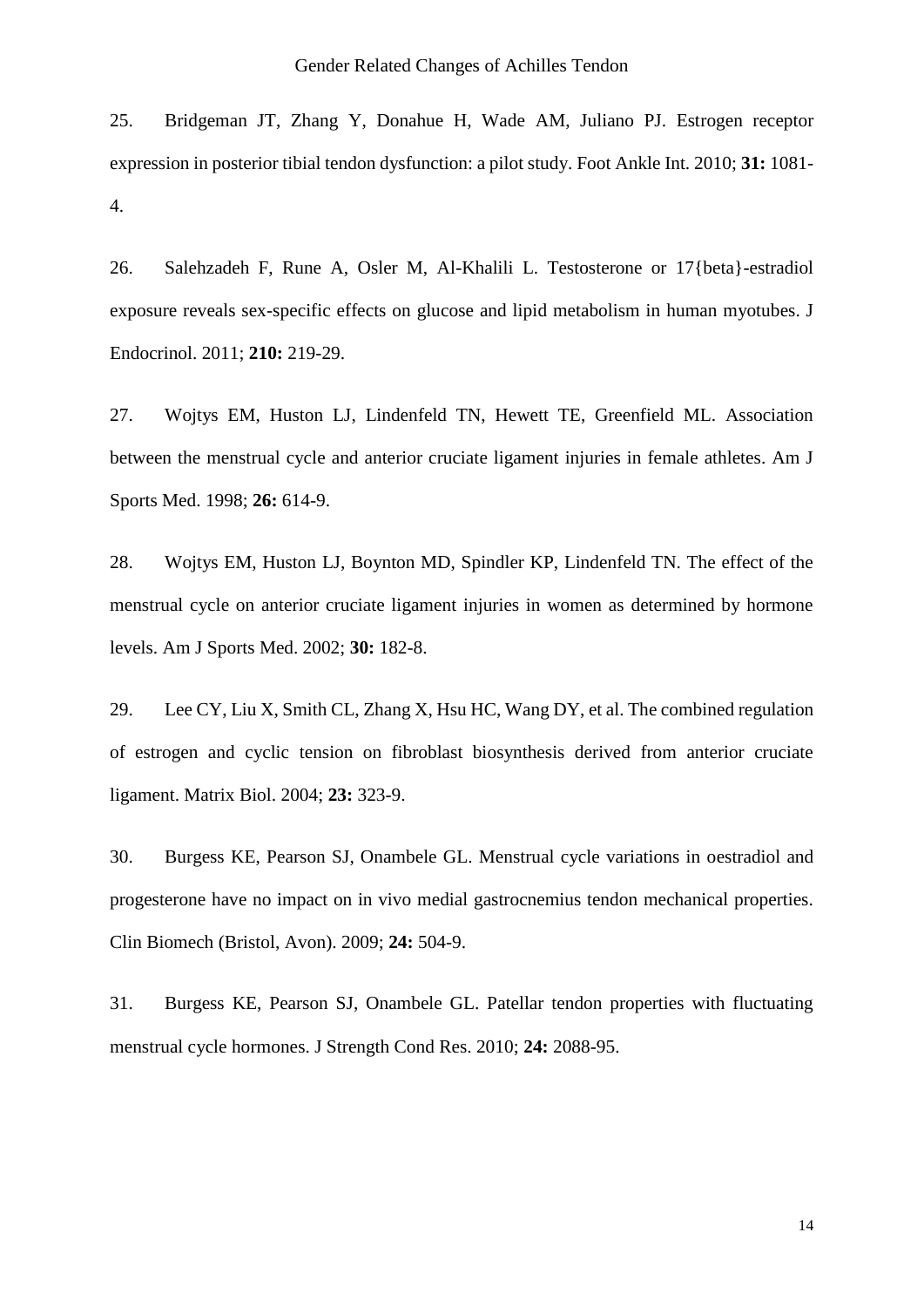32. Bryant AL, Clark RA, Bartold S, Murphy A, Bennell KL, Hohmann E, et al. Effects of estrogen on the mechanical behavior of the human Achilles tendon in vivo. J Appl Physiol (1985). 2008; **105:** 1035-43.

33. Sarver DC, Kharaz YA, Sugg KB, Gumucio JP, Comerford E, Mendias CL. Sex differences in tendon structure and function. J Orthop Res. 2017.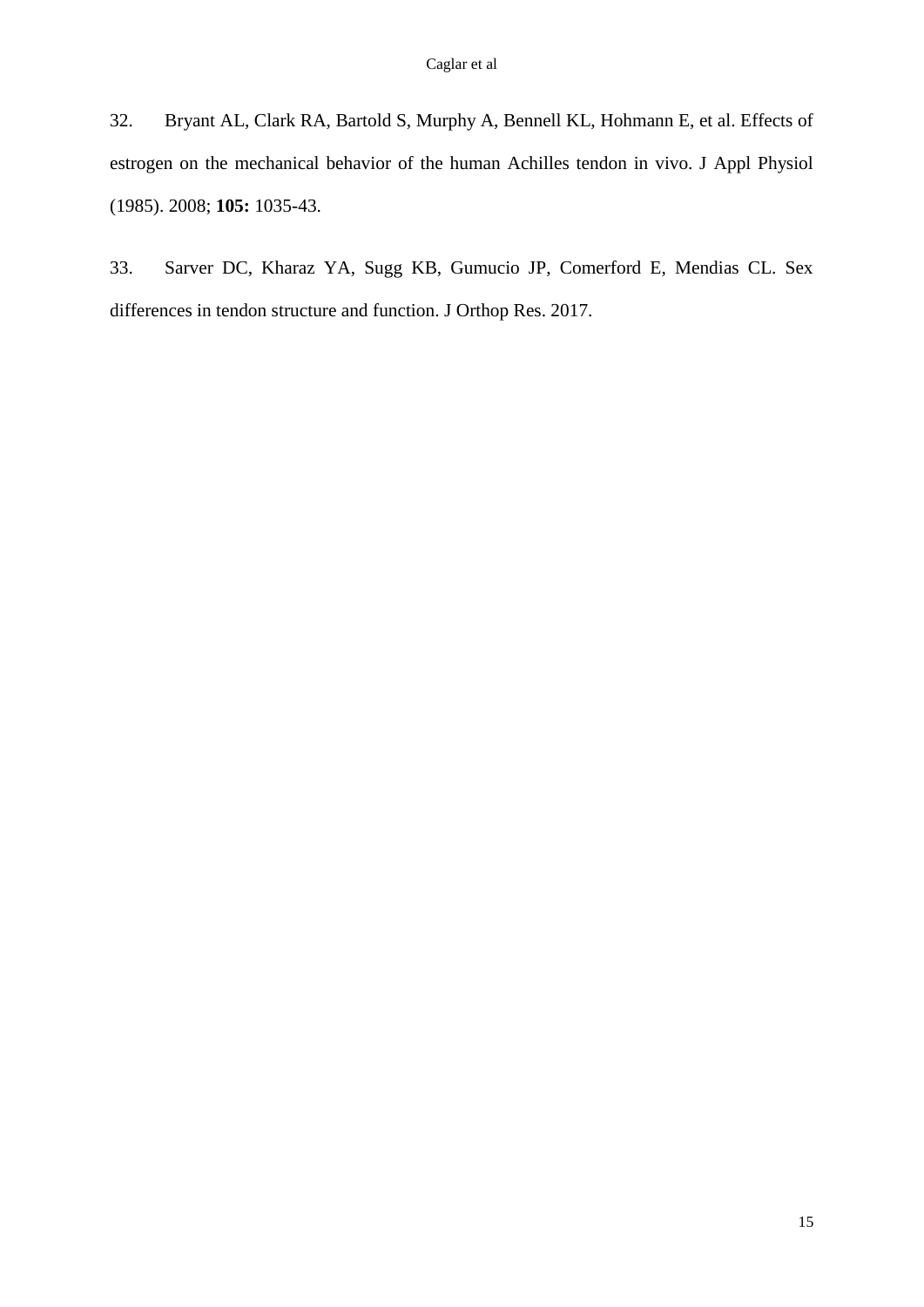|                                       | Male $(n=24)$       | Female $(n=24)$     | $\boldsymbol{p}$ |
|---------------------------------------|---------------------|---------------------|------------------|
| Age (years), median $(IQR)$           | 24.00 (27.75-23.00) | 23.00 (24.75-22.25) | $0.349*$         |
| BMI ( $\text{kg/m2}$ ), mean $\pm$ sd | $22.22+1.92$        | $21.84 + 2.29$      | $0.537**$        |
| MET score, median (IQR)               | $4.00(5.00-3.25)$   | $4.00(5.00-3.25)$   | $0.923*$         |
| Tendon thickness (mm), mean±sd        | $4.47+0.41$         | $4.03 \pm 0.44$     | $0.001**$        |
| $SWVs$ (m/s), median (IQR)            | $4.76(5.61-4.47)$   | $4.77(5.26-4.41)$   | $0.578*$         |

Table 1. Baseline characteristics and the B-mode findings of the participants.

\* Mann-Whitney U test was used for comparison; \*\* Student-t test was used for comparison. sd=standard deviation; SWVs=Shear wave velocities; MET=Metabolic equivalents; BMI=Body mass index.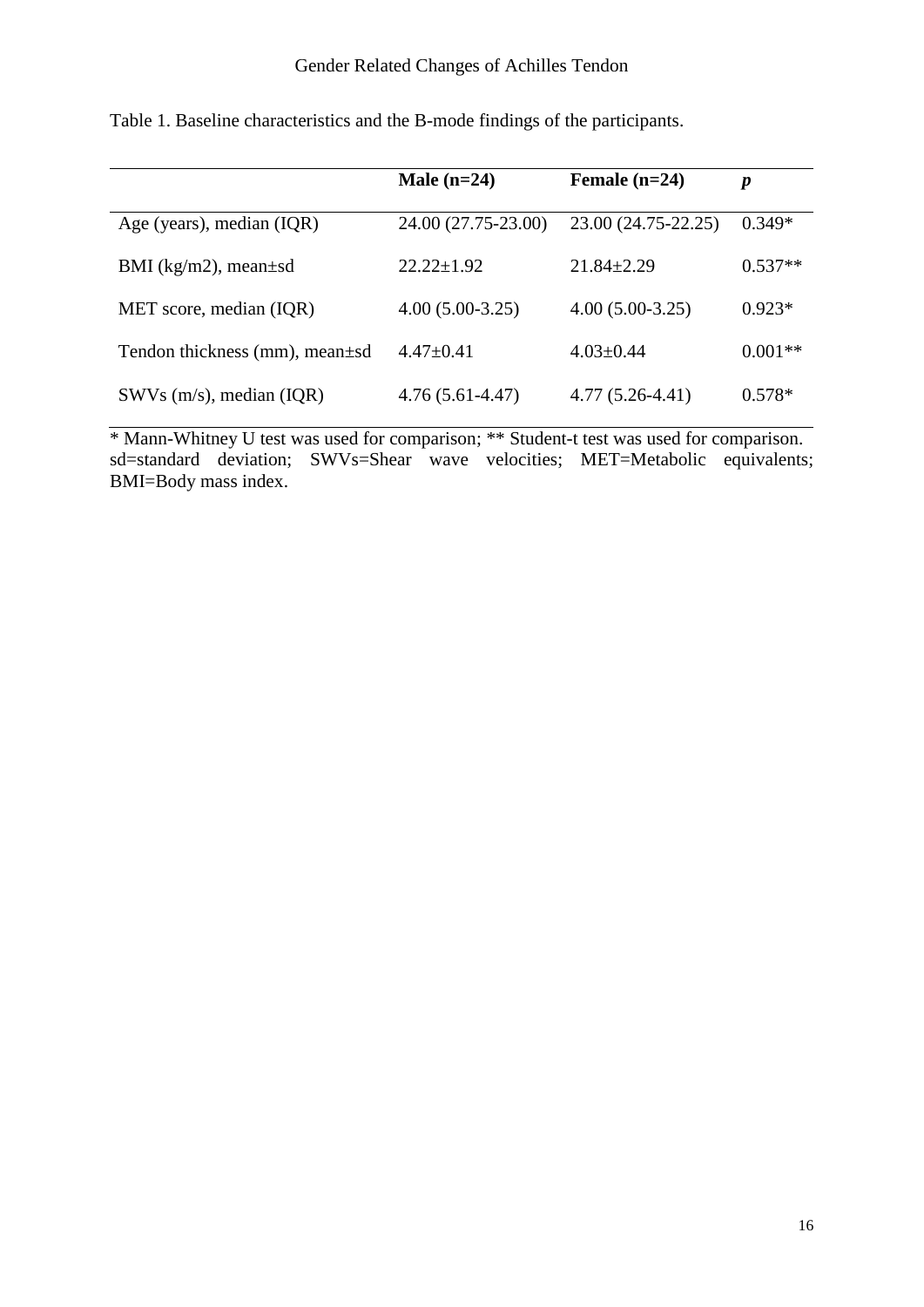Caglar et al



Fig. 1: Flow diagram of the study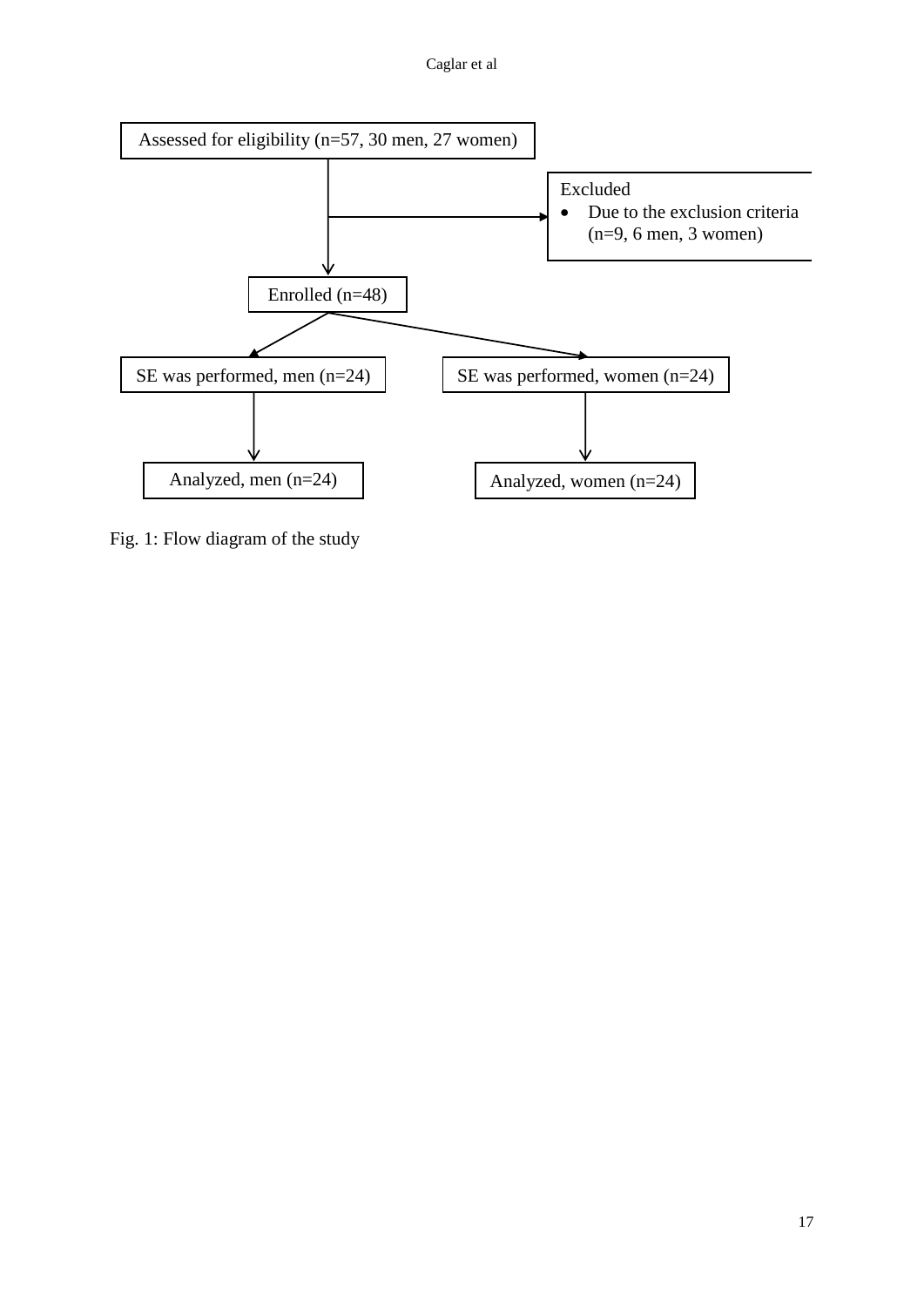

Fig. 2: B-mode imaging of the right Achilles tendon in a state of relaxation in a healthy 24 years-old men.